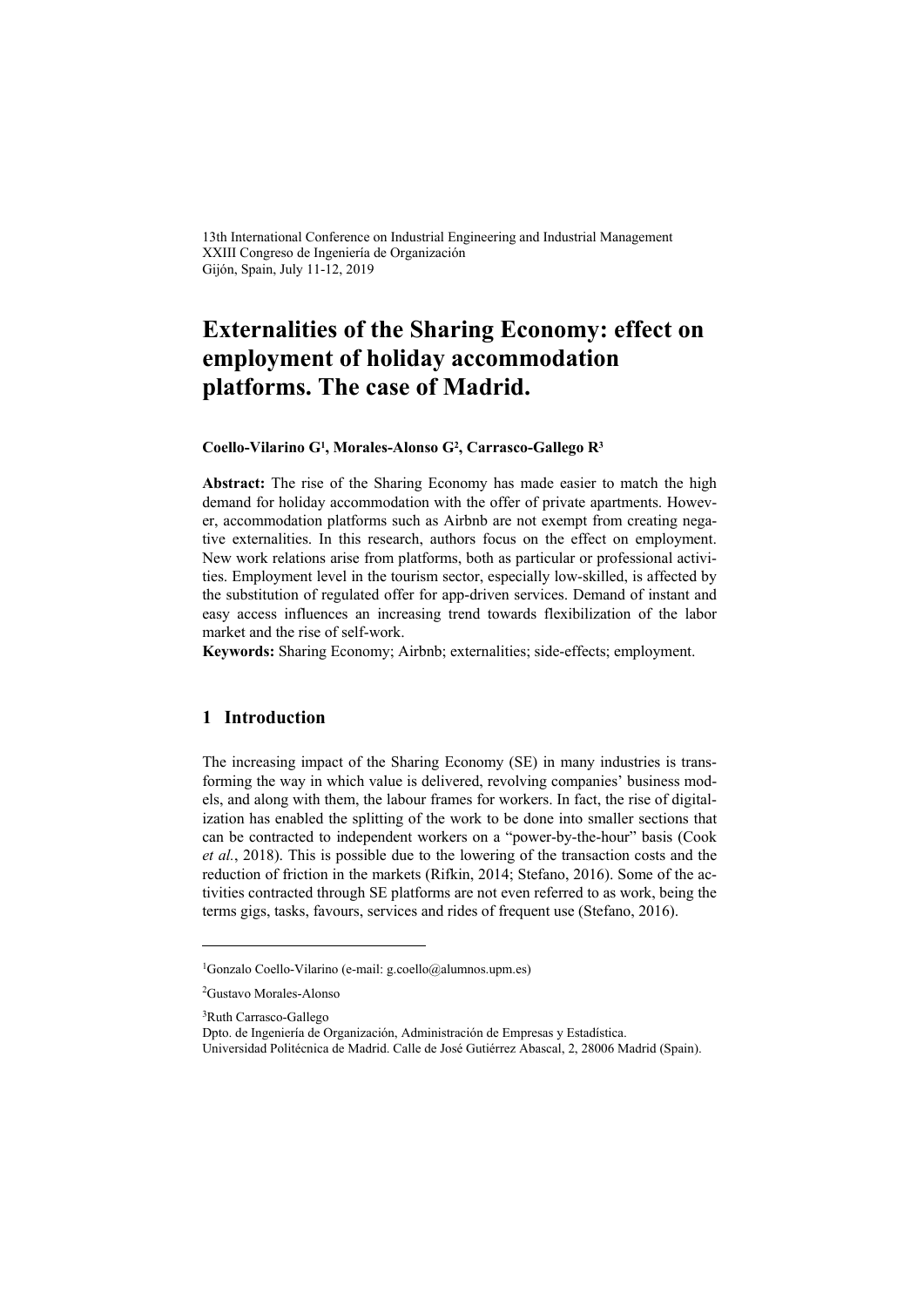The use of SE platforms has been estimated as growing at an interannual rate of 26% (Kässi and Lehdonvirta, 2018), being tourism one of the sectors more strongly affected by platforms activities and their externalities. Anchoring on the study of Fan, Ye, and Law (2016), which poses that Airbnb is taking over the role of low-end hotels, and according to the existing literature, authors' intention is to shed light on how the Sharing Economy affects the holiday accommodation industry. Therefore, this research aims at (i) exploring the possible labour relations flourished on the sector under the influence of the Sharing Economy, (ii) evaluating the immediate and middle-term effects on traditional holiday accommodation employment and (iii) applying the research and conclusions to the Spanish scene.

## **2 Theoretical Framework**

The SE decreases the cost of labour outsourcing (Drahokoupil and Fabo, 2017), through an easier conjunction of offer and demand on the labour market (Askitas and Zimmermann, 2015). Besides acting as service intermediaries, platforms make it possible to access new employment opportunities, flexible work and new sources of income. This new paradigm challenges both employee and self-worker definitions and the existence of service sector professional profiles. Furthermore, extreme flexibilization of workforce could mean the loss of stable job relationships (European Comission, 2016; Sundararajan, 2016).

The non-existence of a formal job relationship between the platform and the providers generate several externalities, according to Drahokoupil and Fabo (2017) such as (i) transformation of activities that depended on a formal relation into self-work, (ii) facilitating the remote provision of services, (iii) increasing of competition, and (iv) extreme marketization of work.

Interviews from the study of De Groen and Maselli (2016) showed that most participants in the SE do not perceive associated tasks as work, as pointed out by Stefano (2016). Those participants are mainly motivated by a combination of control and flexibility, together with income (Teodoro *et al.*, 2014). The SE is not reflected in official employment statistics, it is not the main source of income for most participants and has not been thoroughly researched (Coyle, 2016).

Tourism is one of the four production-consumption regimes affected by platform activities (Martin, 2016; del Romero-Renau, 2018), as they provide value for both offer and supply sides of the market. On the one hand, value is provided to tourists by holiday accommodation platforms, such as Airbnb, which represent a cheaper alternative than hotels in the mid-price range (Zervas, Proserpio and Byers, 2015). On the other hand, offering a property through a platform in the high-demand season is up to 5 times more profitable than to do it in the traditional real estate market (del Romero-Renau, 2018). The saving in costs and the existence of profits in the industry has had a call-effect, leading to a professionalization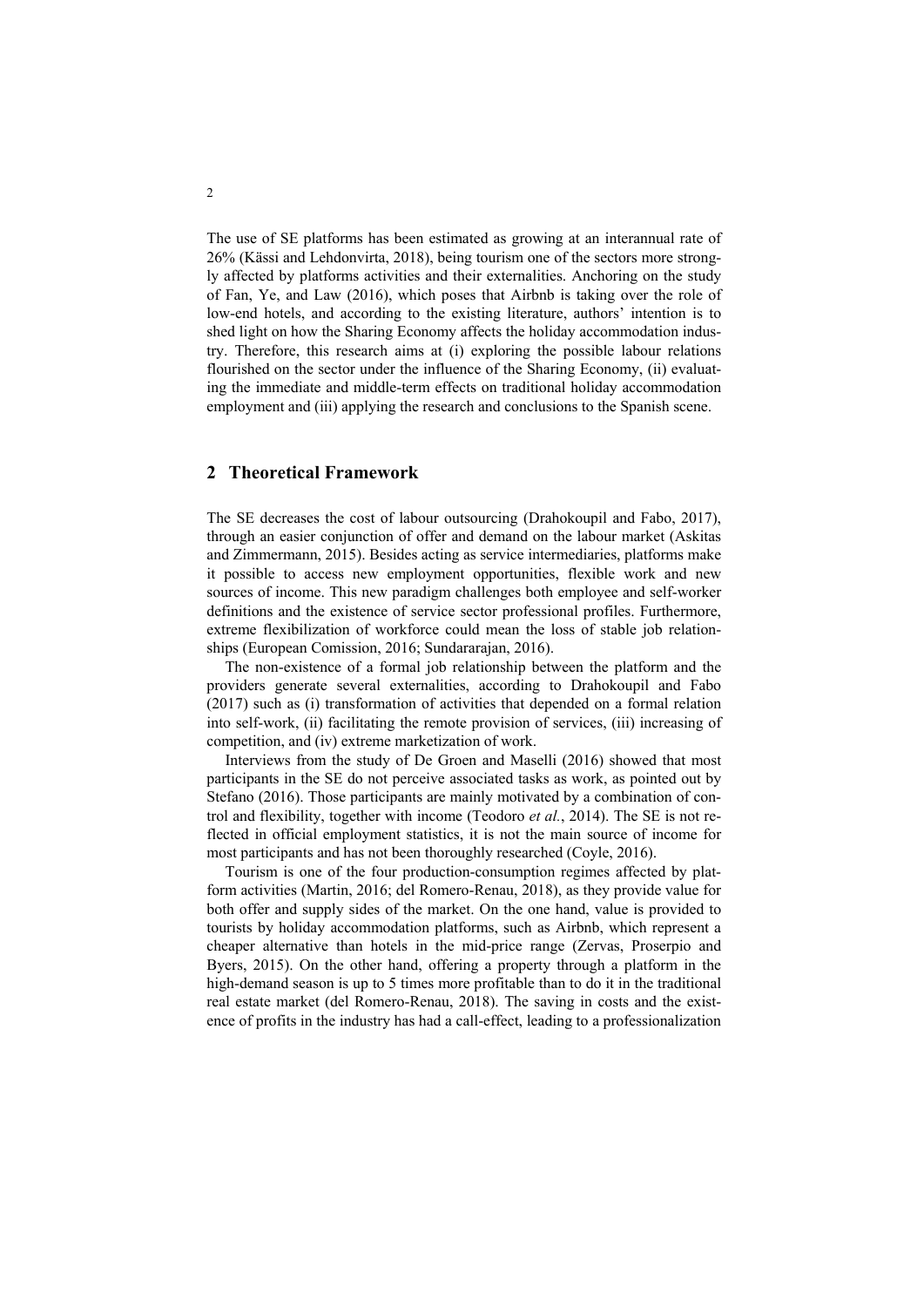of the profile of providers in peer-to-peer platforms (Gil and Sequera, 2018), concentrating the power in a small number of users (Frenken and Schor, 2017).

According to Gil and Sequera, there are four types of hosts in peer-to-peer accommodation platforms, namely (i)sporadic: occasional hosting in their first residence, (ii) permanent: continuous hosting in their first residence, (iii) professional: room subletting of properties rented in the traditional real estate market, and (iv) investor: extracting properties from the traditional real estate market to offer them in the platforms.

Activities of professional and investor profiles are not compatible with stable residence use (Gil, 2018). Thus, they don't satisfy the definition of SE as they do not share idle capacity (Ranjbari, Morales-Alonso and Carrasco-Gallego, 2018). In the case of Madrid, 25% of Airbnb providers can be considered part of this commercial profile (Gil and Sequera, 2018).

As a result, additional companies arise under cover of holiday accommodation platforms, offering services to hosts and guests. These services range from the complete management of the host offer, to pet sitting services for travellers. Management services offered to hosts include price fixing, check-in and check-out and tourist accommodation licenses processing.

All these factors from the business models generate externalities that affect touristic cities, both in urban and employment development. Holiday accommodation platforms' activities affect the real estate market, retail activities, cultural offer, hostelry and additional services oriented to visitors, empowering the effects of touristification (Mendes, 2016).

The reduction of accommodation prices may have a positive effect on the rest of activities of the tourism sector, with new jobs arising from the increase of visitors. Nevertheless, the potential over-development of tourism due to the ease of access through digital platforms, makes it important to investigate about sideeffects and externalities generated (Verboven and Vanherck, 2016). It is suggested that, up to a certain scale, the SE plays an important role in creating touristic employment. However, the effect decrease as platform offer grows and jobs from the traditional sector suffer the substitution (Fan, Ye and Law, 2016).

The absence of adequate estimations of jobs lost make it difficult to estimate the number of jobs created (De Groen and Maselli, 2016) and to determine the effect of SE on employment, in particular in the holiday accommodation sector.

### **3 Methodology**

Anchoring on the studies of Zervas *et al.* (2015) and Fan, Ye and Law (2016), which pose that Airbnb is taking over the role of low-end hotels, authors' intention is to shed light on how the SE affects the holiday accommodation industry. A case study was conducted, taking the city of Madrid as a framework, to (i) explore the possible labor relations flourished on the sector under the influence of the Sharing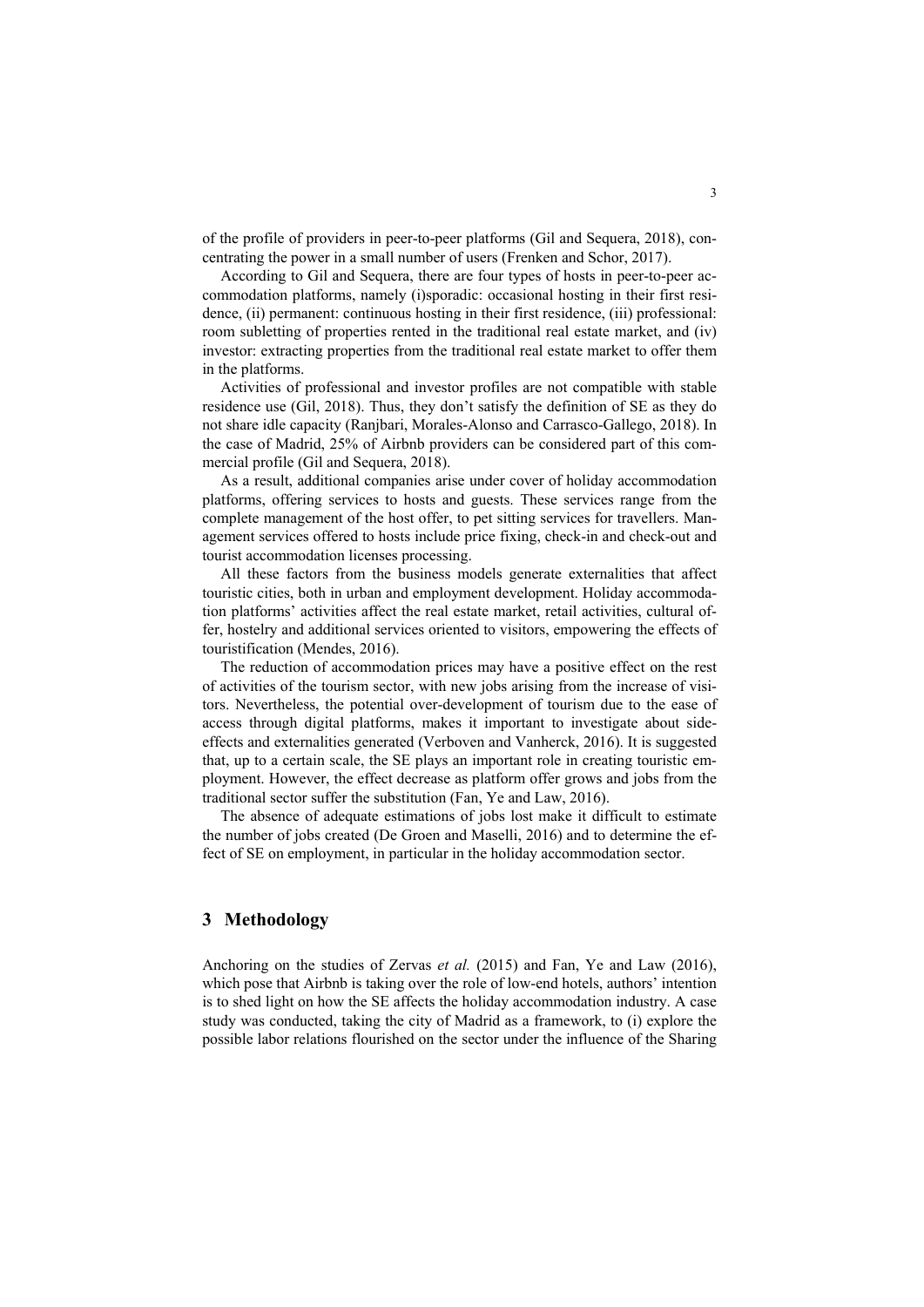Economy, (ii) evaluate the immediate and middle-term effects on traditional holiday accommodation employment, and (iii) apply the research and conclusions to the Spanish scene.

Two methods of data collection were used. First, secondary data was chosen to investigate the state of the question in the city, benchmarking with other European cities. This data was collected from sources that were previously used in similar studies about Airbnb (del Romero-Renau, 2018; Gil and Sequera, 2018; Vázquez *et al.*, 2018). Estimations on Airbnb's activity were done according to previous studies (Marcussen and Zhang, 2016; Red2Red, 2017). Then, in-depth interviews were conducted with two different profiles of experts: a professional manager of tourist accommodation apartments and an individual who manages his own property. These two sources were used simultaneously to obtain the results, using cross-validation.

## **4 Results**

The analysis of spare rooms and apartments offered through Airbnb shows that Madrid has the lowest offer among the European cities studied. However, the occupancy rate in Madrid is higher and the offer is cheaper than in the rest (apart from Berlin).

Following Gil and Sequera (2018), professional and investor profiles of hosts can be considered as commercial offer present on the platform. Figure 1 shows the data related to those profiles. In terms of data analysis, complete apartments with high availability (more than 90 days a year) were chosen, using data extracted from Inside Airbnb (2018).



**Fig. 1** European benchmarking of commercial offer characteristics. Source: author, using Inside Airbnb data.

4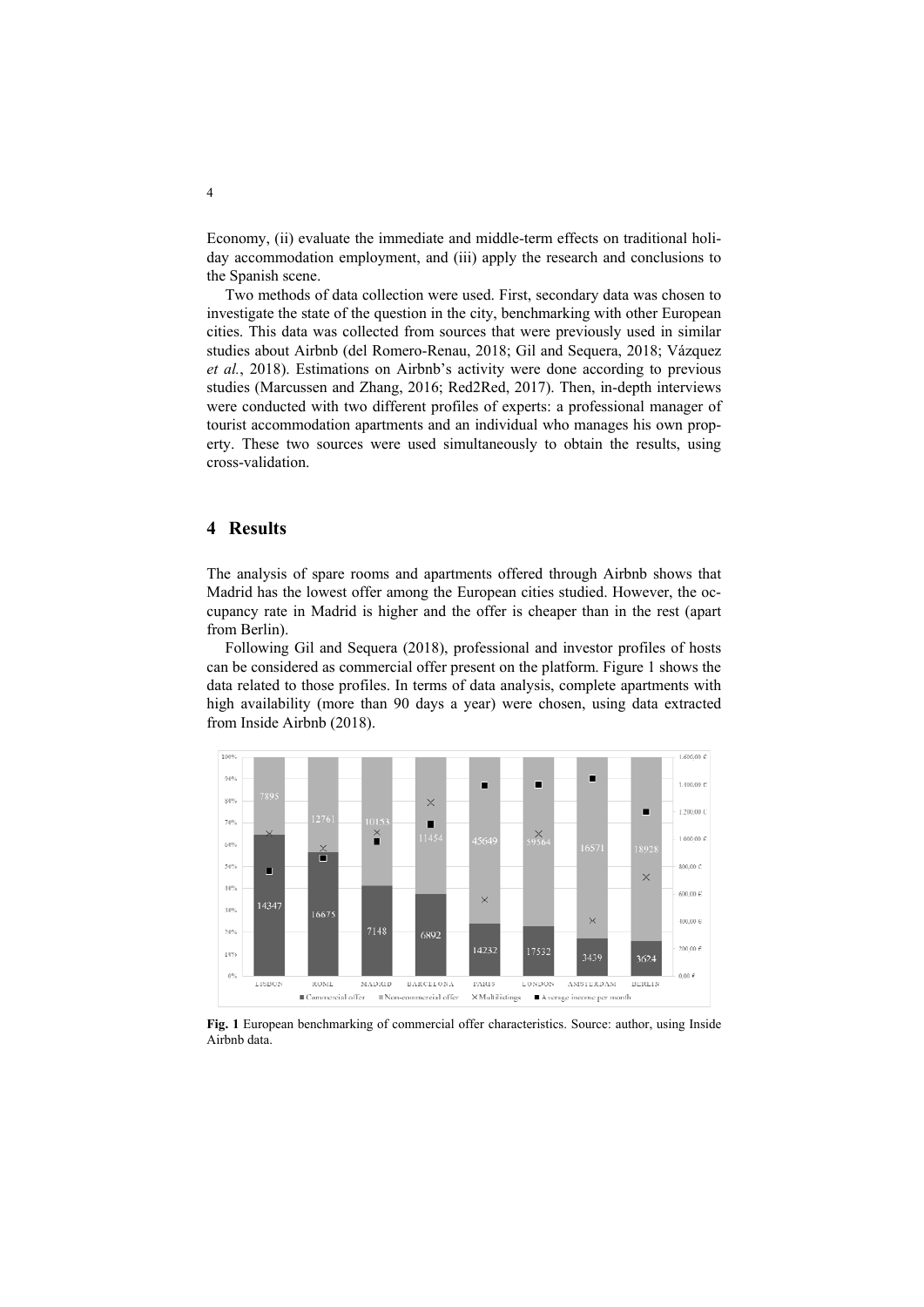More than 40% of Airbnb's offer in the city of Madrid is considered commercial, while 65% of it is managed by multilisting hosts (2 or more properties in the platform), which seems likely to be a professionalization of host activity. In comparison, Paris and Amsterdam scenes seem dominated by particular owners, even when considering the commercial offer, where multilisting hosts do not exceed a 30% of it.

Following the methodology proposed in the study of Marcussen and Zhang (2016) and the occupancy rate estimated by Vázquez *et al.* (2018), an estimation of the evolution of overnight stays in Madrid was done. The results suggest that Airbnb took part in over 2.5 million overnight stays in the city of Madrid in 2018, while annual growth turned up to be higher than 100% every year from 2010 to 2017.

Our interviews show that the increase of the professional profiles of users along with platforms growth, ensure new ways of income for particulars and new career profiles for high educated professionals in a more flexible labour market. Professionals value accommodation management through platforms as a high-growth career opportunity. On the other hand, individuals see it as an additional activity that allows them to make profit out of an idle asset, while keeping control over the property and dealing with maintenance tasks through outsourcing or self-work.

Our research focused on both hotels and hostels when examining the traditional offer. They represent 82% of beds offer in the city, while only half the regulated establishments. That means they are the largest offer and are more labourintensive. As the studies of Zervas *et al.* (2015) and Fan *et al.* (2016) highlighted, Airbnb poses a risk for low-end hotel offer. Here, low-end category includes every category of hotels and hostels, except for 5 and 4-star hotels. Figure 2 shows the number of beds per category and growth of each category in the studied period. The contribution of 4-star hotels, is significantly higher than the rest, being responsible for up to 90% of the overall growth in the 2010-october 2018 period.

Low-end category offers 4 out of 10 beds in the city. While high-end category experimented a 17.44% growth, low-end offer grew 3.82% in the same period, 4.5 times less. At the same time, in the period 2010-2017, Madrid visitors increased by 19.53% and overnight stays up to 27.24%, a growth that it is somehow not reflected in the accommodation industry. Low-end category does not follow trend and both categories lost employees in the period, as it is shown in figure 3. The only exceptions are 4-star hotels and 1-star hostels that grow nearly 30%. The latter are similar to guesthouses and very low-level hostels (not covering the same customers as Airbnb offer) and only employ 6.4% of accommodation workforce. This trend in the low-end puts its workers at risk, more than 3000 jobs that represent 28% of the holiday accommodation workforce.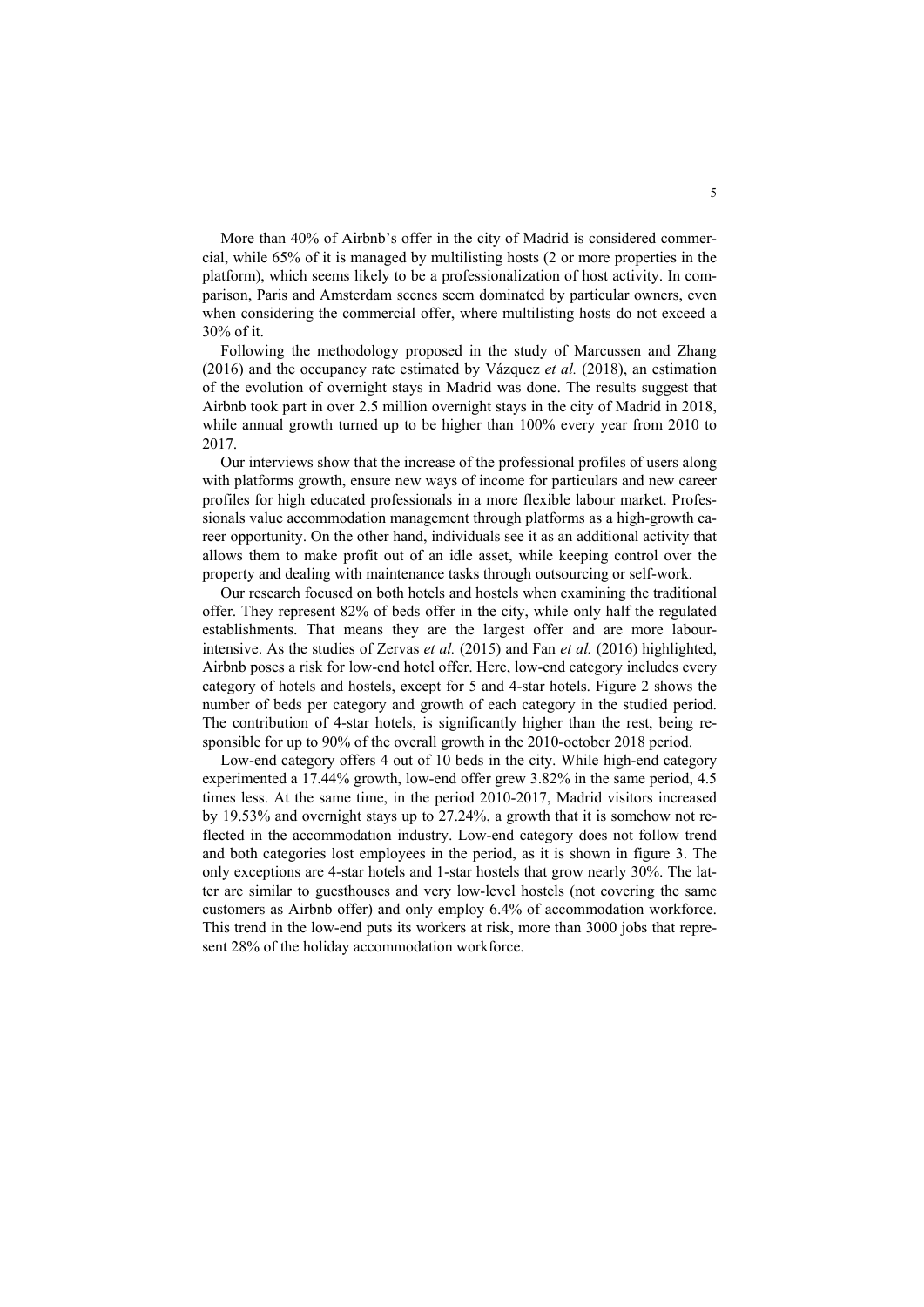

**Fig. 2** Evolution of the number of beds per category in the city of Madrid. Source: author, using Madrid city council and INE data.



**Fig. 3** Overall growth of employment in the period 2010-2017. Source: author, using data from Madrid city council and INE.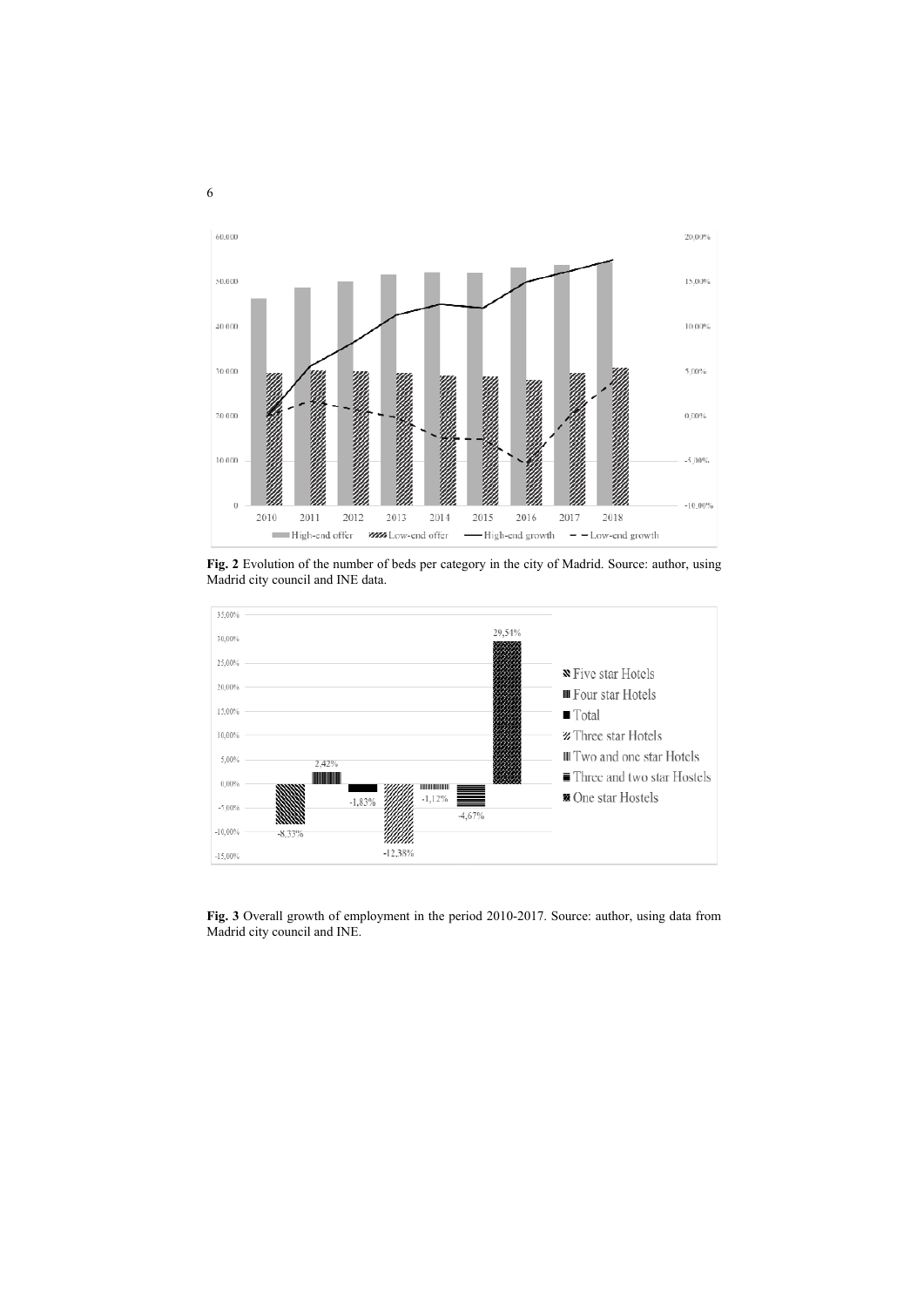#### **5 Conclusions**

The demand for holiday accommodation through platforms in the city has had a call effect on investors and companies, who have entered the market, shifting towards a professionalized management of the offer. As shown, at least 40% Airbnb offer in Madrid does not match the definition of the SE, since the selected listings are not idle-capacity sharing (Ranjbari *et al.*, 2018). The high presence of commercial offer found in Madrid increase the effects of displacement, touristification and challenges the traditional sector (del Romero-Renau, 2018; Gil and Sequera, 2018). The large proportion on multilisting users suggest the participation of professional actors that adapt their traditional businesses to platforms, concentrating a large part of the offer (Martin, 2016; Frenken and Schor, 2017).

Platforms represent an alternative for both customers and providers on finding either a cheaper alternative or an extra income. These new profiles of actors in holiday accommodation do not meet the legal criteria and represent a challenge to regulation and stablished sectors, raising the question about labour conditions, self-work and false self-employment (Malhotra and Van Alstyne, 2014; De Groen and Maselli, 2016). However, the small size of the sample does not allow us to draw generalized conclusions, which should be explored via further research.

The low-end category does not show a significant growth as that of overnight stays, showing an absorption of demand by Airbnb that bears out the findings of Zervas *et al.* (2015) and Fan *et al.* (2016). The substitution of low-end category by holiday accommodation platforms could represent the loss of between 24 and 27% of the jobs on holiday accommodation. Moreover, the growth in the number of beds offered with less employees rises the pressure on current workers.

# **6 References**

- Askitas, N. and Zimmermann, K. . (2015) 'The internet as a data source for advancement in social sciences', *International Journal of Manpower*, 1(36), pp. 2–12.
- Cook, C., Diamond, R., Hall, J., List, J. and Oyer, P. (2018) 'The Gender Earnings Gap in the Gig Economy: Evidence from over a Million Rideshare Drivers', *Working Paper No. 3637. Stanford Graduate School of Business*. doi: 10.3386/w24732.
- Coyle, D. (2016) *The Sharing Economy in the UK*. Available at: www.sharingeconomyuk.com/ perch/resources/210116thesharingeconomyintheuktpdc.docx1111.docx-2.pdf). (Accessed: 12 December 2018).
- Drahokoupil, J. and Fabo, B. (2017) 'The platform economy and the disruption of the employment relationship', *ETUI Policy Brief*, (5), pp. 2–5. doi: 10.13140/RG.2.2.11554.63687.

European Comission (2016) *A European agenda for the collaborative economy*.

Fan, B., Ye, Q. and Law, R. (2016) 'Effect of sharing economy on tourism industry employment', *Annals of Tourism Research*, 57, pp. 264–267.